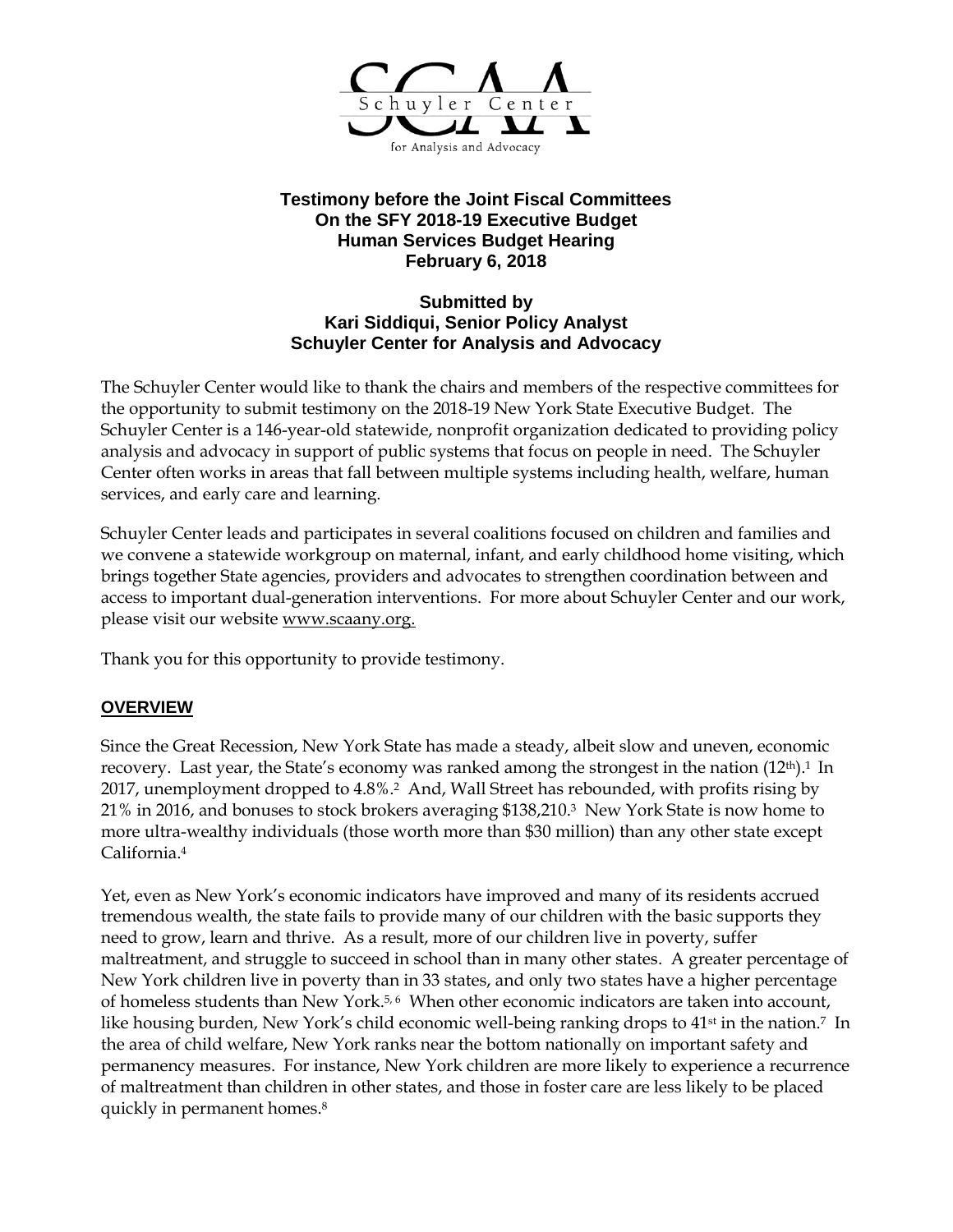New York has the knowledge and tools to do better by our children, and to provide them the stepping stones they need to set them on a path to achieving their potential. This Executive Budget proposes a few important new investments for children and families, including allocating funds for the development of the recommendations of the State's trailblazing First 1,000 Days on Medicaid initiative. Other proposals in the Executive Budget that will support and strengthen New York children and families include \$15 million in new investment in Pre-K, a restoration of last year's \$7 million cuts to child care subsidies, and a new investment of \$10 million for the Empire State After-School Program, with \$8 million targeted to school districts with high student homelessness.

However, once again, absent from this Executive Budget proposal are any bold moves to aid the nearly one-quarter of NY families and children living in poverty. Notably, the Executive Budget, like last year, takes aim at New York City's child welfare system – proposing a spending cap on the very family strengthening services that help to keep children safe and families intact. This proposal comes on the heels of last year's \$62 million cut to the State's foster care block grant, with most of the cut directed at New York City. Nor does this year's Executive Budget do anything to expand access to quality child care, proposing only to restore the state back to 2017-18 subsidy levels.

While we recognize the state is facing a real and significant budget shortfall – and bracing for federal funding cuts – it is shortsighted to close the budget gap by underinvesting in our children and families. **Every budget that skimps on keeping children healthy, strengthening families, and building family economic security deprives more of our children the stepping stones they need to reach their full potential. This harms not only our children, but also threatens the future economic health and success of our state.**

### **CHILD WELFARE**

The child welfare system serves some of the state's most vulnerable children and their families. The system includes the Statewide Central Register (SCR), child protective services, foster care, adoption and post-adoption. The responsibilities placed upon the child welfare system are enormous and profound, and adequate resources are required if the system is to fulfill them.

**The Governor's proposed budget would fundamentally restructure how the state funds child welfare services** in New York City, defund New York City's successful Close to Home juvenile justice initiative that serves many youth involved in the child welfare system, and flat fund nearly all other programs. These changes and the lack of new investment in child welfare services could negatively impact protective, preventive and foster care services, potentially leaving children at risk and deprived of the services they need to thrive. These proposals seem particularly unwise given that they come on the heels of last year's devastating \$62 million cut to the State's foster care block grant. There are only so many cuts child welfare services can absorb without compromising the quality of programs and supports.

### **ENSURE THAT FUNDING FOR PREVENTIVE, PROTECTIVE, AFTER CARE, AND INDEPENDENT LIVING SERVICES REMAIN UNCAPPED AND OPEN-ENDED**

The Executive Budget proposes to place a cap on reimbursement to New York City for preventive, protective, adoption, independent living and after-care services. This funding stream was intentionally structured to be uncapped and open-ended to incentivize services that keep children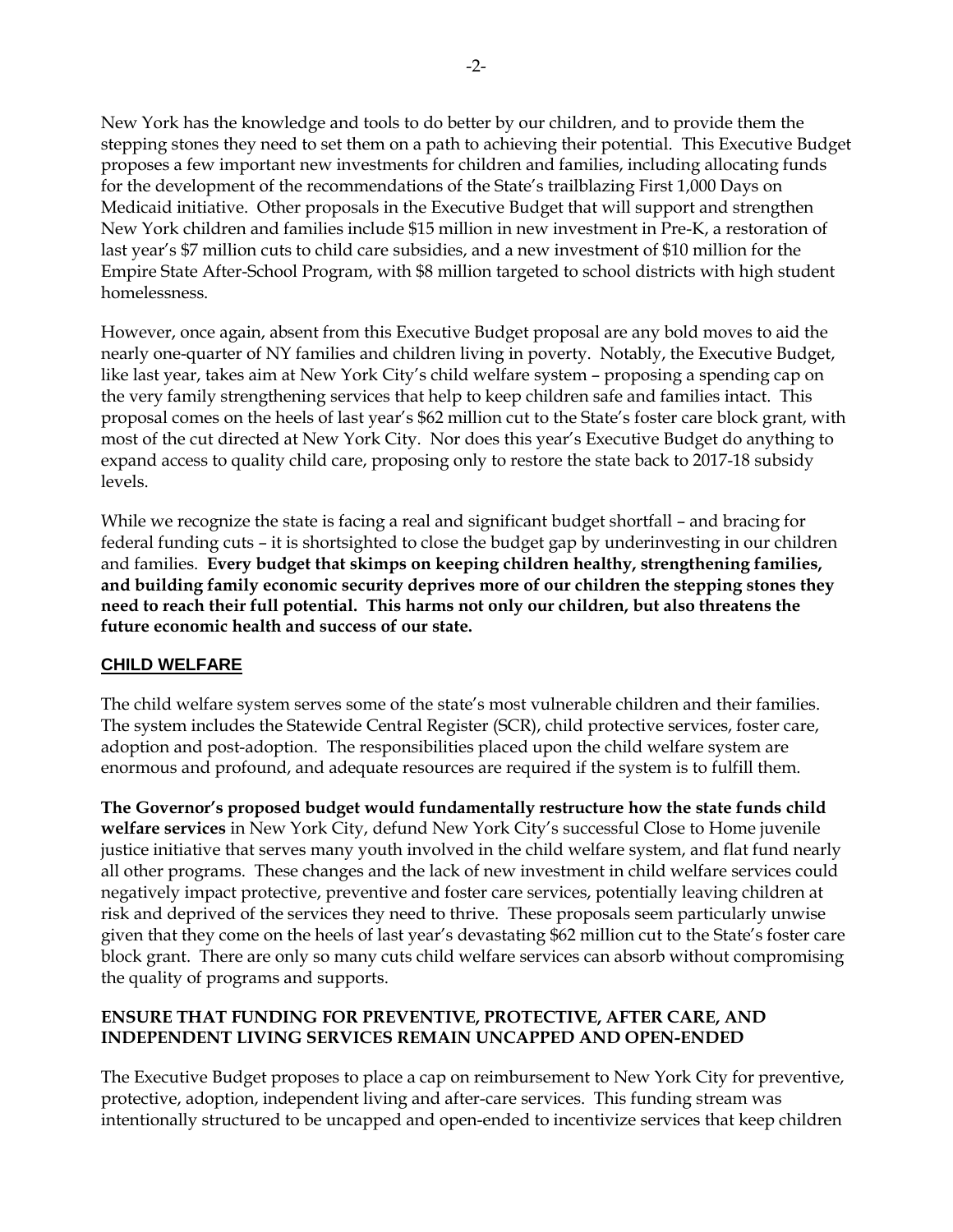safely out of foster care (such as preventive and protective services), over placement into foster care. Introducing a cap will make it difficult for New York City and the state to continue to be a national leader on prevention, and establishes a dangerous precedent for capping spending in counties with far fewer resources.

The Executive Budget proposes to further disinvest in preventive services by maintaining a 62% State share for these services, as did the enacted 2017-18 Budget, instead of restoring it to 65%, as is written in statute. There is no philosophical reason behind this share reduction; it is simply a cut. Localities use these funds to provide essential services to families and their children who become involved with the child welfare system with the aim of keeping children safe, preventing foster care placements, and preventing re-reporting and re-entry. Funding such services not only strengthens families and keeps children safe at home, but can also lead to State savings across sectors, including health care, labor, criminal justice and social services. 9

Finally, the Executive Budget proposes no new investment in primary prevention, that is, services offered before there is a child welfare case opened. At present, State reimbursement for child welfare preventive services, pursuant to Social Service Law Section 153-k, requires a child welfare case to be opened in order for a family to receive services. As a result, local social services districts' ability to effectively intervene when preventive resources can be most effective – before maltreatment occurs – is severely compromised. Further, many families are hesitant to voluntarily participate in these preventive services due to the stigma of an open case and the associated fear of having their children removed. By failing to invest in true community-based primary prevention and family support, we miss the opportunity to strengthen families before children are maltreated. Investing in primary prevention and family strengthening services that are proven to prevent maltreatment before it occurs by reducing factors that put children at risk and increasing the factors that protect from risk is better for children, families, communities and taxpayers.<sup>10</sup>

*Schuyler Center urges the Legislature to reject the Governor's proposal to cap reimbursement for New York City's preventive, protective, independent living and after care services, and ensure that this funding remains uncapped and open-ended. We further urge the state to re-assume the 65% State share, as provided in statute, and to reserve that increased funding for community-based primary prevention services that reach families before there is a risk of removal to foster care.*

# **RESTORE FUNDING TO THE FOSTER CARE BLOCK GRANT**

Last year's final budget cut the Foster Care Block Grant by \$62 million, with \$23 million targeted solely at New York City, eliminating State reimbursement for tuition costs for children in residential facilities, and the remaining \$39 million in statewide cuts, as a reduction in the State's share of funding for foster care. Counties' child welfare systems already operate on tight budgets, leaving them to carry out one of the most sensitive and important government functions – investigating cases of child abuse and assuming custody for those children unsafe in their parents' care. And these cuts came at a time when parental opioid abuse is causing an increase in the number of children entering foster care.<sup>11, 12</sup> While the data in New York is incomplete, we have heard from some counties that they are experiencing an increase in child welfare involvement due to parental opioid use.

*Schuyler Center urges the Legislature to restore funding to the Foster Care Block Grant to 2016- 2017 levels so that counties can continue to meet the needs of all families who become involved in the child welfare system.*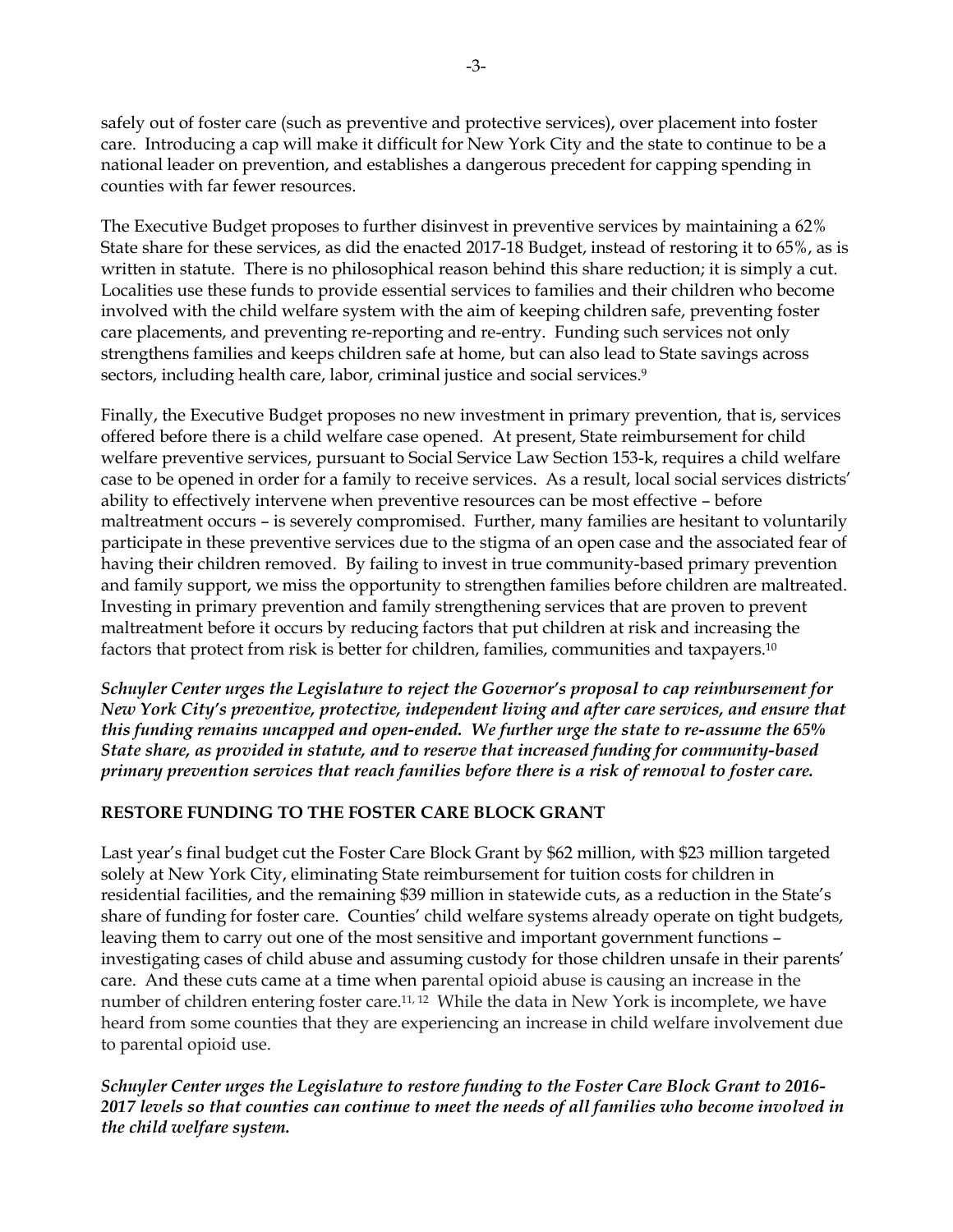#### **STRENGTHEN THE HOUSING SUBSIDY FOR FOSTER FAMILIES AND YOUTH**

Each year approximately 1,300 New York youth age out of foster care.13 As many as one-third of youth who age out of foster care experience homelessness, and many more experience unstable housing arrangements. Currently, youth and families involved in the child welfare system may receive a housing subsidy of up to \$300 per month to help stabilize their housing. This amount has not changed since 1988. However, the cost of housing is substantially higher: the average cost of a one bedroom apartment in New York City is \$3,100 per month,<sup>14</sup> and New York State's median monthly gross residential rent is \$1,117 per household.<sup>15</sup>

Not only is the current subsidy allowance inadequate to ensure youth and families can afford housing, particularly given skyrocketing housing costs, other limitations prevent youth from using the housing subsidy. At present, the subsidy is only available to youth until they reach age 21. However, because New York extends foster care until age 21, this means that youth aging out of the system are unable to avail themselves of the benefit to assist them in their transition to independent living. Furthermore, restrictions make it difficult for youth to receive the subsidy while living with a roommate. For many young people, living with roommates is both a practical financial decision, as well as a means of finding important social supports.

*The State should raise the monthly foster care housing subsidy allowance to \$600 per month, increase the upper age limit eligibility from 21 to 24 so that youth who age out of foster care at 21 can avail themselves of the subsidy program for up to 3 years; and allow flexibility so that youth may have roommates. We urge the Legislature to support AB259/SB1291 (Hevesi/Avella) which addresses all of the points.* 

### **FULLY FUND THE FOSTER YOUTH COLLEGE SUCCESS INITIATIVE TO SUPPORT YOUTH IN FOSTER CARE IN PURSUING HIGHER EDUCATION**

Only two to seven percent of foster youth complete a two- or four-year degree. However, the best way to ensure that a youth will secure and retain good-paying employment in adulthood is a college education.16 The Executive Budget proposes \$1.5 million in funding for the Foster Youth College Success Initiative (FYSI) to support youth in foster care to pursue higher education to graduation. This represents a \$3 million cut compared to last year's final budget, when the Assembly added \$3 million to the Governor's proposal, bringing the program to \$4.5 million.

This year, full restoration to \$4.5 million is needed, along with the Governor's proposed \$1.5 million, to support four cohorts of students through to successful completion of their course of study.

*The State must fulfill its responsibility to the youth entrusted to its care and ensure they are prepared to lead independent and fulfilling lives by adding \$4.5 million to the Executive's proposed \$1.5 million (\$6 million total) to support youth pursuing higher education who either are or have been in foster care. Funding at this level represents full funding for the program, supporting four cohorts each year.* 

### **STRENGTHEN KINSHIP GUARDIANSHIP ASSISTANCE (KINGAP) BY FUNDING IT AS A PERMANENCY OPTION OUTSIDE OF THE FOSTER CARE BLOCK GRANT**

A relative is a preferred caregiver for children who are removed from their birth parents because such placements help to maintain connections to family and culture. The state should provide robust funding for programs that support families willing to step in and care for young relatives when the parents cannot.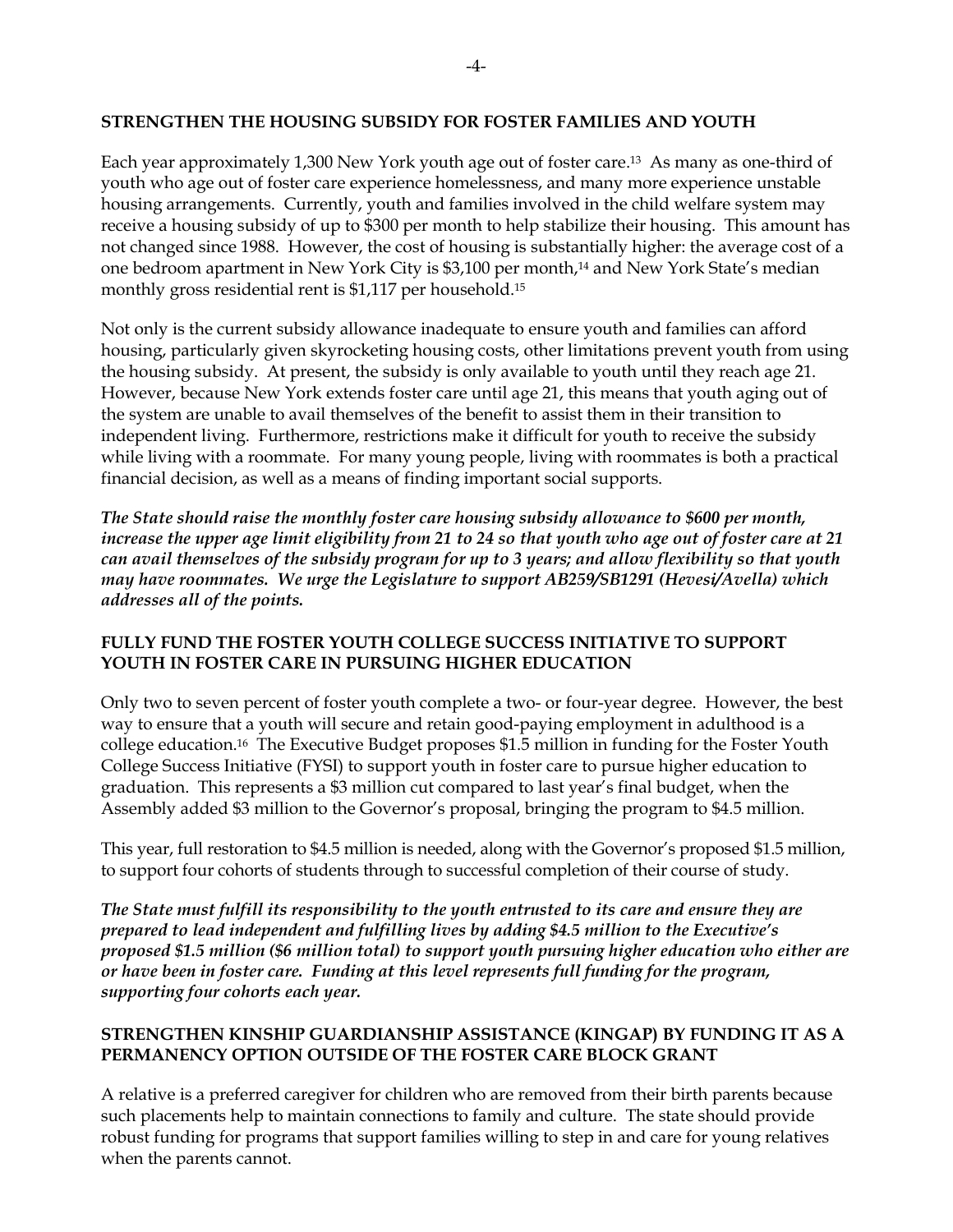The Executive Budget continues to fund the Kinship Guardianship Assistance Program (KinGAP) through the Foster Care Block Grant (FCBG), thereby diverting scarce funds from critical programs that aid foster youth, to fund a program that is not foster care, but a permanency option. In 2011, New York implemented KinGAP using funds from the FCBG, with the intent to use the FCBG for a period of just one year, but KinGAP continues to be funded through the block grant. Although the number of children in foster care has declined, the health and service needs of the children who are in care are significant and costly. The FCBG funds must be preserved to meet their needs.

Relatives in approved or certified foster care settings can apply for KinGAP when both adoption and family reunification are ruled out. Many of these families need financial assistance to continue caring for a foster child in their home. With this option, kin families can exit the foster care system and continue to receive financial support while still caring for the relative child.

*Schuyler Center urges the Legislature to fund the Kinship Guardianship Assistance Program as an uncapped permanency option outside of the Foster Care Block Grant to incentivize more counties to use this important permanency option.*

### **RESTORE FUNDING FOR KINSHIP CAREGIVER SERVICES AND INCREASE FUNDING FOR THE KINSHIP NAVIGATOR PROGRAM**

Hundreds of thousands of children in New York are in informal kinship arrangements,<sup>17</sup> and the number of children entering into direct custody arrangements with kin has been steadily increasing over the last five years.<sup>18</sup> Kinship Caregiver programs offer important supports and services to kin, a majority of whom are grandparents, who care for their relatives' children in their household outside of the formal foster care program, and often with extremely limited resources. Relative caretaker programs provide information about family members' rights, support to meet children's education and health care needs, and assistance with obtaining health and social service benefits. For as little as \$510 per child per year, these programs are far less costly than foster care placement.

Two issues facing New York and the nation make investment in these supports of critical importance this year: the rise in parental opioid use, and the new federal administration's pledge to dramatically increase deportations. As noted above, parental opioid abuse has led to a substantial increase in the number of children entering foster care, and being cared for by kin across the nation, and certainly in some counties in New York, although the data is incomplete.<sup>19, 20</sup>

Furthermore, the federal administration has pledged to dramatically increase deportations. This means that all of the children in the more than 200,000 New York families in which one or both parents is unauthorized are at risk of separation from their parents due to immigration detention or deportation.<sup>21</sup> Many children separated from parents due to parental detention or deportation will end up in the care of relatives or close family friends. And those who do not are likely to end up in foster care. In 2011, an estimated 5,000 children nationwide were placed in foster care because one or both of their parents had been deported.<sup>22</sup>

Providing kin caregivers information and supports might enable more of these children to remain safely with kin, and speed up reunification with parents, when that is possible and appropriate. Many of the children separated from parents due to immigration detention or deportation will be taken in by kin, who will, in turn, need kinship supports. These programs require secure, stable, and sufficient funding to support kin caregivers.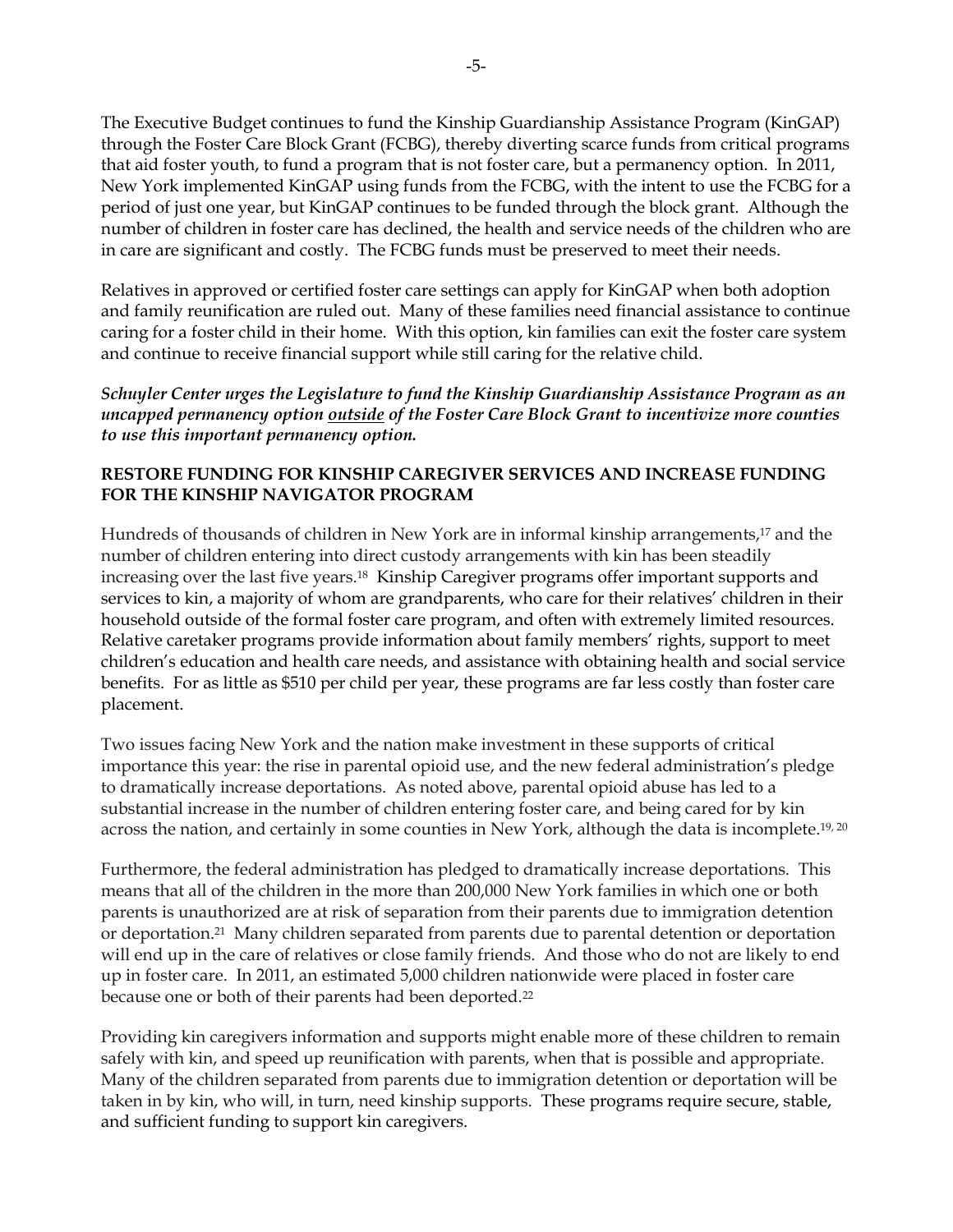*Schuyler Center requests that the Legislature restore funding for Kinship Caregiver programs to \$2.3 million and increase funding for the Kinship Navigator Program to \$600,500 to ensure that the Navigator is able to expand its reach and prepare for increased need for its services.* 

## **FUND POST-PERMANENCY SERVICES**

The Executive Budget includes a \$7 million investment, funding that comes from adoption assistance savings, for post-permanency (including adoption and guardianship) services. We applaud the Governor for this investment. The state's responsibility to children in foster care and families should not end if a child is adopted. Many children in foster care have significant emotional, mental and behavioral health issues due to childhood trauma, and therefore require additional services and supports. Adoptive parents who are unable to find the appropriate supports their child and family needs may be forced to dissolve their family and place their child in foster care, which hurts families and is more costly to the state.

### *Schuyler Center urges the Legislature to maintain \$7 million for post-adoption services.*

# **JUVENILE JUSTICE**

# **FULLY FUND CLOSE TO HOME**

Just as New York City is planning for Raise the Age implementation, which will cause an influx of 16 and 17-year-olds into their juvenile justice system, the Executive Budget proposes to reauthorize, but cut all State support for Close to Home, New York City's successful juvenile justice program that places youth in small, residential facilities with evidence-based programing near their homes, enabling more family engagement such that youth do better when they return home. Currently, the state provides \$41.4 million annually to this program.

For the past five years, with State support for Close to Home facilities and State reimbursement for some alternatives to detention through the preventive services funding stream, New York City has successfully implemented a trauma-informed juvenile justice system, including evidence-based and evidence-informed models, family engagement, high-quality education, health and behavioral health services, and thorough aftercare support. Since implementation in 2012, New York City has seen juvenile arrests drop 52%, detentions drop 37% and placement admissions drop 77%.

### *Schuyler Center urges the Legislature to reject the proposal to completely defund Close to Home, restoring \$41.4 million to the program.*

# **RAISE THE JURISDICTIONAL AGE FOR JUVENILE JUSTICE TO AGE 18 AND RAISE THE LOWER AGE TO 12 FOR ALL CHILDREN**

The successful implementation of legislation raising the age of juvenile jurisdiction depends upon counties' ability to pay for and deliver services. While the Executive Budget proposes to invest \$100 million in Raise the Age, there is no clarity as to how the proposed \$100 million investment would be distributed amongst the counties nor how it would be allocated for services such as detention, community-based services, transportation, training, etc.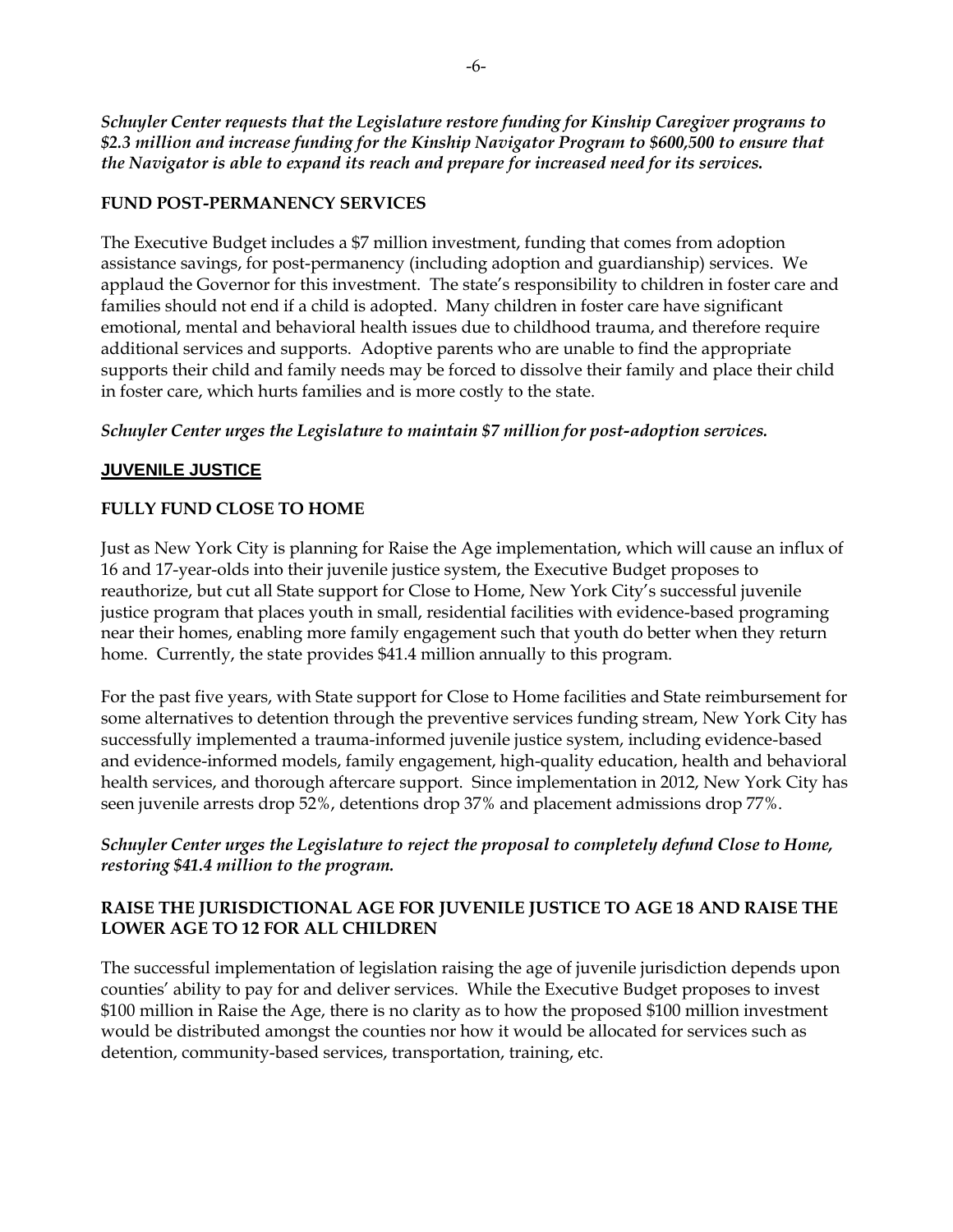Notably, it appears that New York City would not receive any of the \$100 million included in the Executive Budget for Raise the Age implementation, despite repeated statements by the Executive that all counties would be reimbursed for Raise the Age expenses. The legislation requires counties to remain within the 2% property tax cap or prove financial hardship to be reimbursed for expenses.

*Schuyler Center urges the Legislature to ensure that all counties, including New York City, have access to the funding necessary to successfully implement Raise the Age*.

# **EARLY CARE AND LEARNING**

It is widely recognized that the earliest years of a child's life are extremely important for health, development and learning that can last a lifetime. A strong early start is a major predictor of future success and is particularly important to mitigate disparities in health, education and other long-term outcomes.<sup>23</sup>

### **SUBSTANTIALLY INCREASE INVESTMENT IN CHILD CARE TO PROVIDE EQUITABLE ACCESS TO QUALITY CHILD CARE FOR MORE NEW YORK CHILDREN AND WORKING FAMILIES, AND A FAMILY SUSTAINING INCOME FOR THE CHILD CARE WORKFORCE**.

For many New York families with young children, child care is their largest monthly bill. New York State ranks among the most expensive states for child care in the nation.<sup>24</sup> The average cost for full-time center-based care is \$15,000 a year for an infant, and more than \$13,000 for a toddler, preschooler or school-age child. The average cost for full-time care by a family-based provider for an infant is almost \$11,000 a year, and just over \$10,000 for older children. The shortage of child care subsidies and other supports to help families cover these costs causes significant economic hardship to working New York families. Studies show that lack of access to child care causes many parents – overwhelmingly women – to drop out of the workforce for longer periods of time, sharply reducing family income for the period the caregiver is out of the workforce, and lowering future earnings and retirement savings.25 Child care expenses are also a leading contributor to family poverty.<sup>26</sup>

Even for middle-income families who can cover child care costs, many cannot find quality care in their communities.More than 61% of New Yorkers live in child care deserts, meaning that they live in a community with no child care, or so few providers that there are more than three children for every licensed child care slot. New Yorkers are more likely to live in child care deserts than in 20 of the 22 states studied. Living in a child care desert is associated with lower maternal employment – as much as 5% points lower among low-income mothers with children under 6.<sup>27</sup>

The shortage of quality, affordable child care not only causes New York families and children to suffer economic hardships, it also hurts New York's businesses and its economy. Indeed, the U.S. Chamber of Commerce Foundation recently issued a compelling report making the business case for expanding access to quality child care, and calling upon business leaders to champion investment.28 The lack of access to affordable, quality child care causes businesses to suffer decreased productivity as a result of employee absenteeism and higher rates of turnover. 29 Companies in the United States lose over \$3 billion annually as a consequence of child care related issues, predominately absences due to a lack of accessible child care.<sup>30</sup>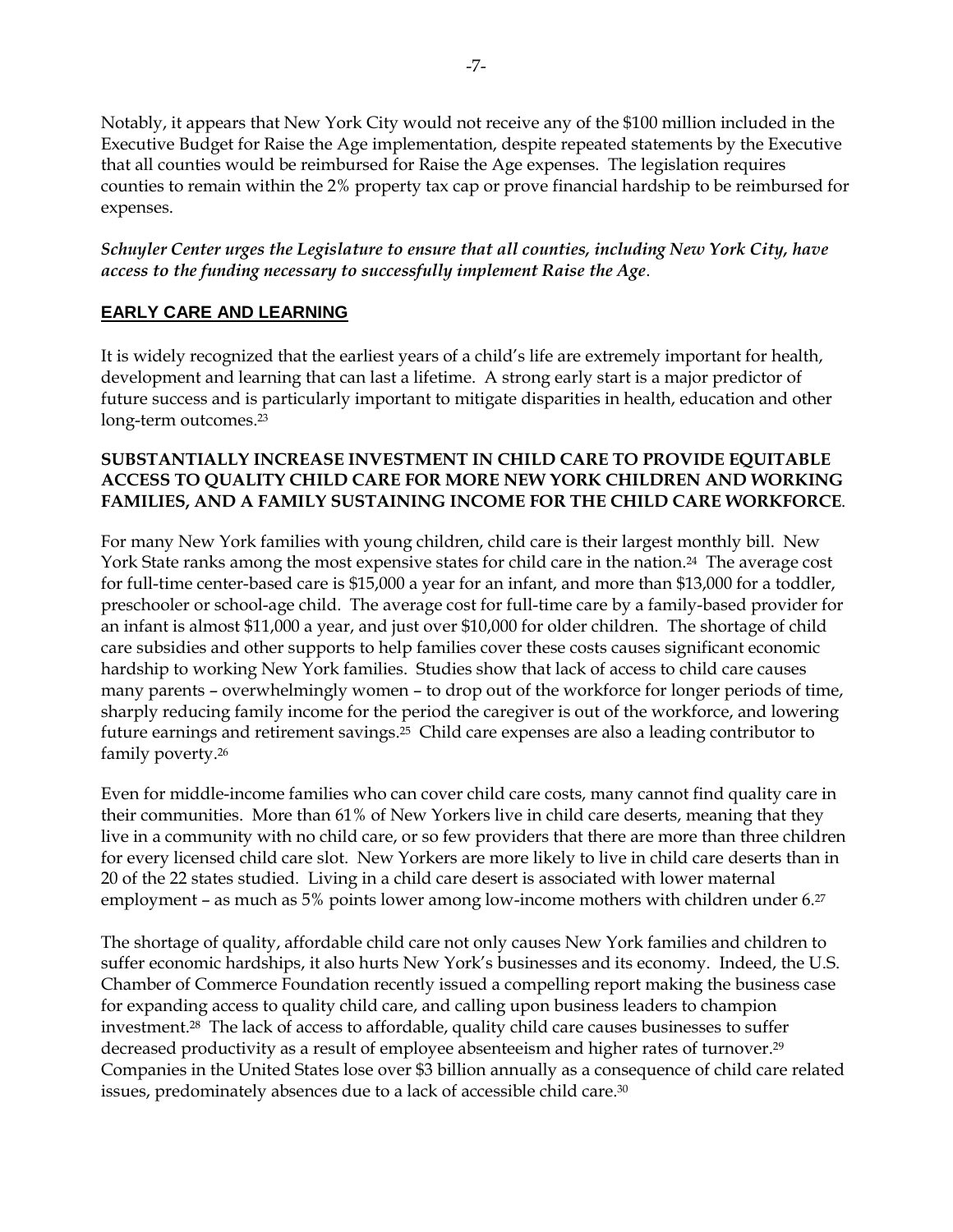-8-

Child care as an industry can be an economic driver. In New York, industry revenue combined with spillover effects (additional spending in the community) has a \$6.8 billion impact on the economy.31 And, the industry is mostly composed of small, often women-owned, businesses. The economic impact of the industry would be even greater if more of the child care workforce was paid a living wage. Currently, nearly 60% of New York child care workers' families participate in some type of public assistance.

Given the myriad reasons for investing in child care, we were therefore disappointed that the Executive Budget proposes no funds to expand families' access to quality child care, including only \$7 million to restore last year's cuts. This failure comes at a time when the vast majority of lowincome working families receive no child care subsidies due to inadequate investment. The lack of investment stands in sharp contrast to the Executive Budget's proposed generous investments in economic development and threatens to undermine the state's efforts to bolster the economy. Access to quality child care reduces barriers to employment and improves the productivity and quality of the workforce in the short- and long-term. While we applaud the state's adoption of a law to convene a Child Care Availability Task Force and believe this Task Force can play a critical role in significantly expanding quality, affordable child care, New York children and families need new investment in child care this year to keep the doors open so that parents can keep working while their children are learning.

Finally, the Executive Budget includes only \$15 million in new funds for Pre-K. Underinvestment in Pre-K has a ripple effect on child care because more than half of Pre-K services are offered in community-based settings. This strategy is effective in that it leverages existing resources, and better serves the State's working families who often need extended hours and year-round care. Many also serve infants and toddlers, creating the capacity to build a system of stable, continuous care and learning that experts say can most benefit young children. However, an underinvestment in Pre-K can mean the closure of community child care providers, resulting in fewer child care providers. So, too, underinvestment in child care subsidies can have the same effect on Pre-K, making it harder for districts to find suitable settings for Pre-K programs. We urge robust investment in both child care and Pre-K to provide a continuum of quality care and learning for New York's children and families.

Schuyler Center is a founding member of the Empire State Campaign for Child Care and *Winning Beginning New York*, which together represent more than 75 organizations – advocates for children and families, child care providers, parents, faith and union leaders – from across the state, and are committed to achieving equitable access to quality child care for all New York children and working families that need it.

*Schuyler Center, along with Empire State Campaign for Child Care and Winning Beginning New York, urge the Legislature to support an additional investment of \$100 million in child care subsidy funding in the 2018-19 State Budget to restore subsidy slots lost due to last year's cuts and escalating costs, including covering the state's rising minimum wage, and to increase the number of children served. This investment can be drawn from several different areas of the budget and should be directed specifically to:*

- *1. Increase State funding to counties for child care subsidies by \$31 million in order to:* 
	- *a. restore the child care subsidy program to the funding level established in 2016, adjusting for both the 2017 cut of \$7 million and two years of inflation; and*
	- *b. assist counties that regularly exhaust their child care funding allocations before meeting the needs of all eligible families, to expand the number of qualified families served.*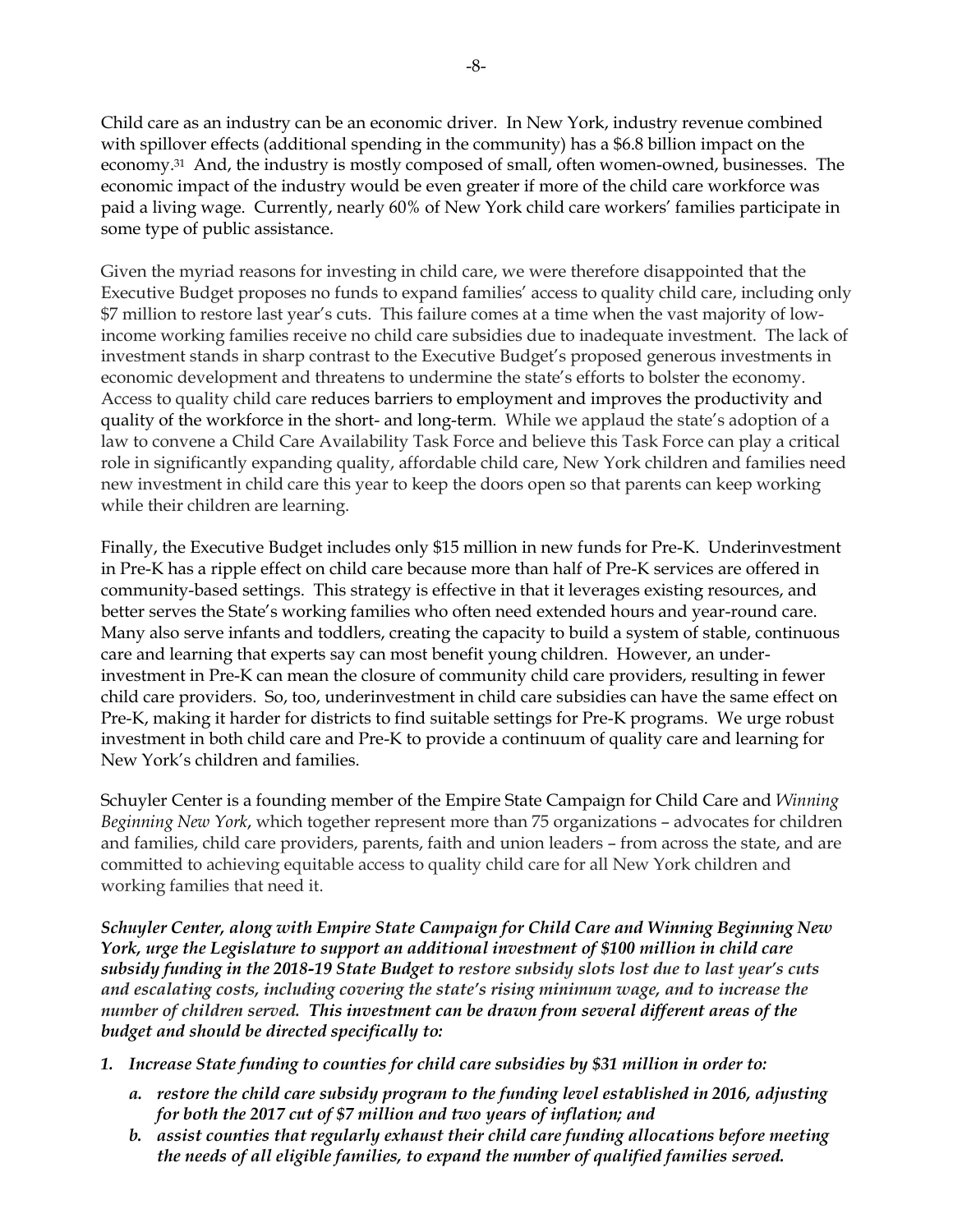- *2. Increase State funding further to stabilize the child care workforce and infrastructure, and to ensure equitable access to quality care. Specifically, the state should:* 
	- *a. reinstate the 75th percentile formula to establish reimbursement rates expected to change in October 2018; and*
	- *b. allocate funds to assist child care centers and group family day care providers that receive child care subsidies to cover increased wage costs as the new minimum wage standard is implemented across the state.*
- *3. Direct a portion of Economic Development funding dollars to further reduce the number of qualified families who are currently denied subsidy assistance, and to stabilize the child care workforce.*
- *4. Increase State funding for the Child Care Facilitated Enrollment Projects in order to expand access to subsidies available to working families at higher income eligibility levels.*
- *5. Expand and adjust the child and dependent care tax credit for maximum benefit.*

### **EXPAND AND STRENGTHEN EVIDENCE-BASED MATERNAL, INFANT AND EARLY CHILDHOOD HOME VISITING**

Maternal, infant and early childhood home visiting is recognized in New York and across the nation as a uniquely effective approach to family strengthening, with myriad benefits to children and families' health, well-being and economic security. Home visiting has been proven to improve birth outcomes;<sup>32</sup> increase high school graduation rates for children who received home visiting services while young;<sup>33</sup> increase workforce participation and lower rates of welfare dependency;<sup>34</sup> and reduce instances of child maltreatment.<sup>35, 36</sup> And, home visiting has been proven a costeffective intervention that yields tremendous savings over the lifetime of children in the form of lower health care costs and improved earnings as adults.<sup>37</sup>

Yet, New York State has for years failed to make a substantial investment in these programs. As a result, fewer than five percent of New York children ages 0 to 5 in families with income below poverty live in communities with access home visiting. We are pleased that the Executive Budget supports a recommendation from the First 1,000 Days on Medicaid initiative focused on universal access to home visiting in New York State. We urge the Legislature to support the recommendations of the First 1,000 Days workgroup, including its home visiting component.

Funding for home visiting has been more or less flat for several years. Funding for the Healthy Families NY (HFNY) program has been held at \$23.3 million for the past nine years and the Executive Budget continues that funding level for another year. Continued flat funding has resulted in an erosion of services and staff reductions at home visiting programs that have either not been able to keep up with cost increases or have suffered because of funding instability.

The Executive Budget proposes \$6 million for the Nurse-Family Partnership (NFP) program. While a portion of this funding is a reinvestment of old dollars, and not a new investment, we are encouraged by the support for this important program. NFP serves 11 counties across the state, including parts of New York City. It is a program that gets results: stronger, healthier moms; healthier kids; and long-term savings to localities and the state in health, social service and even criminal justice costs.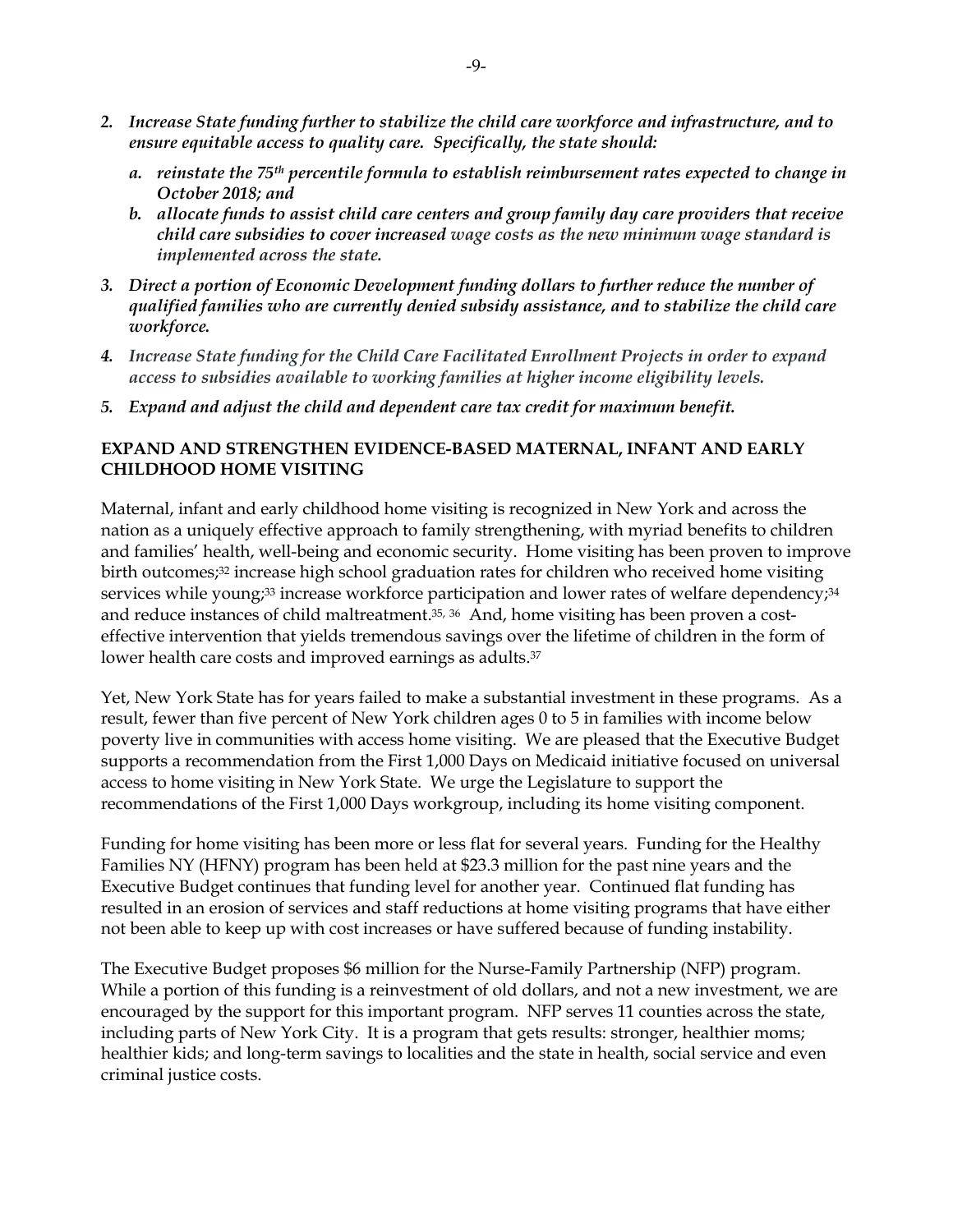Because each program approaches home visitation with a specific focus and specific enrollment criteria, no one program can individually meet all the needs present in a community. Instead, the programs can and should work together to ensure that all families who need services have access to services most appropriate for each family.

In addition to HFNY and NFP, there are other successful home visiting models that support and strengthen families. The Executive Budget does not include funding for other evidence-based home visiting programs, such as Parents as Teachers, or for promising practice programs such as the Parent-Child Home Program. Both of these programs operate in New York but need State funding to expand existing services and eliminate waiting lists.

The Schuyler Center coordinates the statewide Home Visiting Workgroup, composed of child welfare, health and education advocates, and home visiting programs. This year the evidencebased home visiting models came together to develop a joint request for funding that would enable additional investments in proven home visiting programs. *Schuyler Center urges the Legislature to increase State investment in home visiting to \$30.3 million to maintain existing programs and expand services to more families.*

*Specifically, to support home visiting programs and infrastructure, we request the following investments:*

- *Increase the State investment in Nurse-Family Partnership to \$5 million to support targeted expansion.*
- *Increase the State investment in the Parent-Child Home Program by \$2 million.*
- *Add \$2 million for Parents as Teachers to serve families on waiting lists at all current sites.*
- *Maintain \$23.3 million for Healthy Families New York.*
- *Provide funding and support to strengthen home visiting systems, making services widely available to families and communities to meet their diverse needs and improve state outcomes related to child and family health and well-being.*

### **FAMILY ECONOMIC SECURITY**

We mention the State's child tax credit in our Human Services testimony because families that receive tax relief that provides additional resources to invest in their children will rely less on State-funded human services.

### **CHILD TAX CREDIT**

The Empire State Child Credit provides eligible taxpayers a refundable credit equal to 33% of the federal child tax credit or \$100 per qualifying child, whichever is greater. While New York is a leader in the nation in offering a refundable child tax credit, the State credit contains a significant flaw: it excludes children under age four from eligibility – the very group that is most severely impacted by poverty, and would most benefit from receiving a credit. Strengthening the Empire State Child Credit by covering and bolstering the credit for young children would complement and build upon these efforts. Further, because the Empire State Child Credit is one of a very few supports available to the many hard-working mixed status immigrant families, it is particularly important for these families that their youngest children are covered.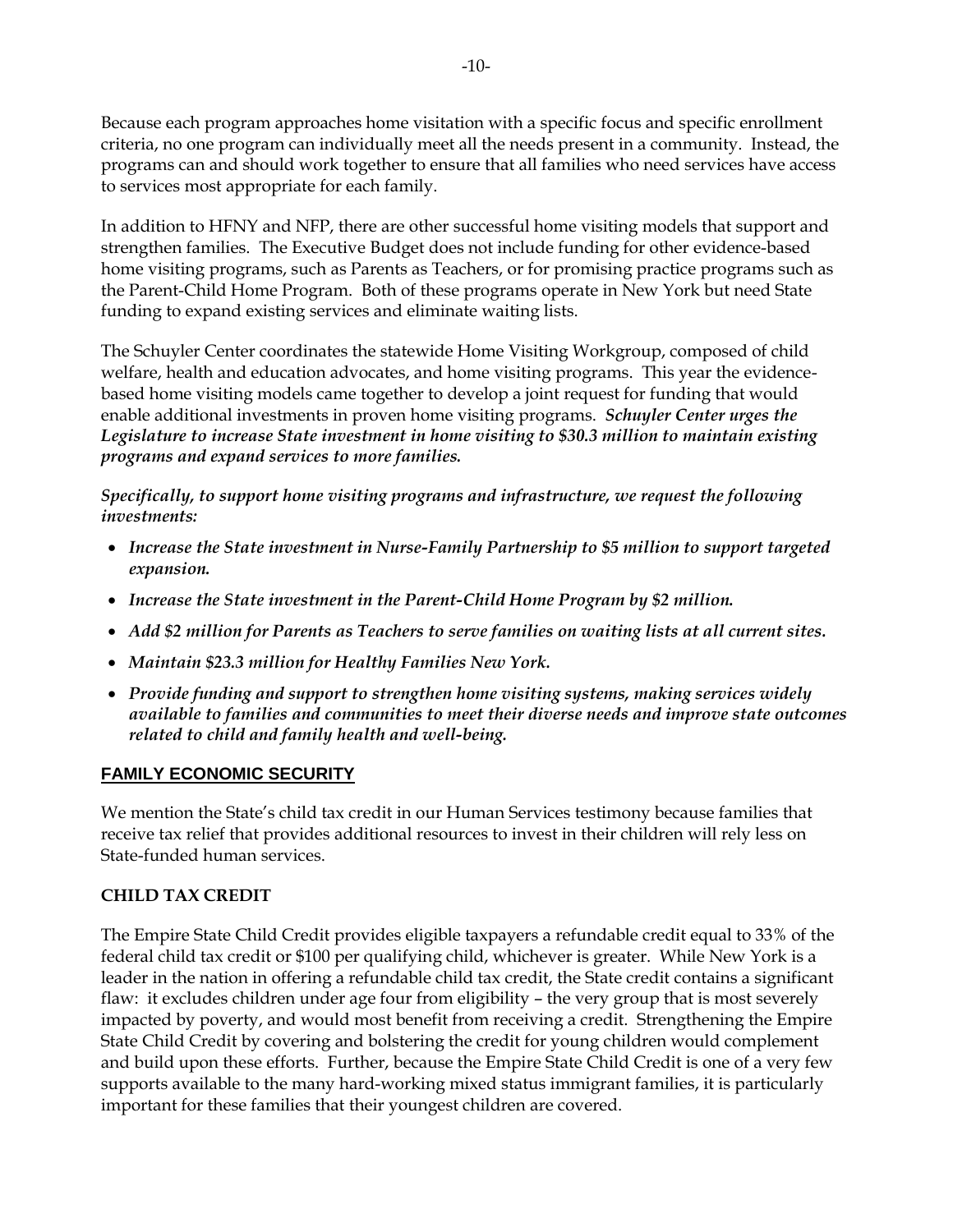The Governor's budget does not include an increase in or expansion of the Empire State Child Credit.

*Schuyler Center urges the Legislature to fix the flaw in the Empire State Child Credit by including children under age four, and doubling the credit for these very young children.* 

# **NEW YORK AN OPPORTUNITY STATE**

We urge the Legislature to place a special focus on programs designed to aid families in achieving economic security, providing children a strong early start, and reducing inequality and deprivation, by supporting the recommendations in this testimony as steps toward laying more stones of the path of opportunity for all of New York's families and children. Adequately funding these programs will not only enable more New Yorkers to achieve their potential and thrive, but will also yield significant cost savings down the road.

Thank you. We appreciate the opportunity to submit testimony and look forward to continuing to work with you to build a strong New York.

> *Kari Siddiqui Senior Policy Analyst Schuyler Center for Analysis and Advocacy 518-463-1896 x130 [/ KSiddiqui@scaany.org](mailto:KSiddiqui@scaany.org) [www.scaany.org](http://www.scaany.org/)*

https://labor.ny.gov/stats/pressreleases/pruistat.shtm

<sup>4</sup> Wealth-X. (2015). California Tops Wealth-X Ranking Of US States With Largest UHNW Population - Wealth-X Report. Retrieved from https://www.wealthx.com/report/california-tops-wealth-x-ranking-ofus-states-with-largest-uhnw-population/

<http://www.icphusa.org/national/new-york/>

<sup>1</sup> Kiersz, A. (2016, January 11). RANKED: The economies of all 50 US states and Washington, DC, from worst to best. Retrieved January 5, 2018, from http://www.businessinsider.com/state-economy-ranking-q4-2015- 2016-1  $\overline{a}$ 

<sup>2</sup> New York Department of Labor. (2017, December 21). New York State Economy Adds 26,000 Private Sector Jobs, Unemployment Rate Falls to 4.7% in November 2017. Retrieved January 5, 2018, from

<sup>&</sup>lt;sup>3</sup> Office of the New York State Comptroller. (2017, March 15). Wall Street Profits Up in 2016 Bonuses Slightly Higher Than in 2015. Retrieved January 5, 2018, from

http://www.osc.state.ny.us/press/releases/mar17/031517.htm

<sup>5</sup> Kids Count Data Center: A Project of The Annie E. Casey Foundation. (2016). Children in poverty (100 percent poverty). Retrieved January 5, 2018, from http://datacenter.kidscount.org/data/Tables/43 children-in-poverty

<sup>6</sup> Institute for Children, Poverty, and Homelessness. (2016, November). New York Has the 3rd Highest Percentage of Homeless Students in the U.S. Retrieved January 5, 2018, from

<sup>7</sup> Kids Count Data Center: A Project of The Annie E. Casey Foundation. (2017). Economic Well-Being Rank. Retrieved January 5, 2018, from<http://datacenter.kidscount.org/data/Tables/7246-economic-rank> (In 2017, New York was ranked 41st in the nation for child economic well-being is measure by considering: percent of children in poverty; percent of children whose parents lack secure employment (no full-time, year-round work); percent of children in households with a high housing cost burden; percent of teens not in school and not working (ages 16-19). See- [http://www.aecf.org/m/resourcedoc/AECF-](http://www.aecf.org/m/resourcedoc/AECF-KIDSCOUNTIndex-2012.pdf)[KIDSCOUNTIndex-2012.pdf\)](http://www.aecf.org/m/resourcedoc/AECF-KIDSCOUNTIndex-2012.pdf)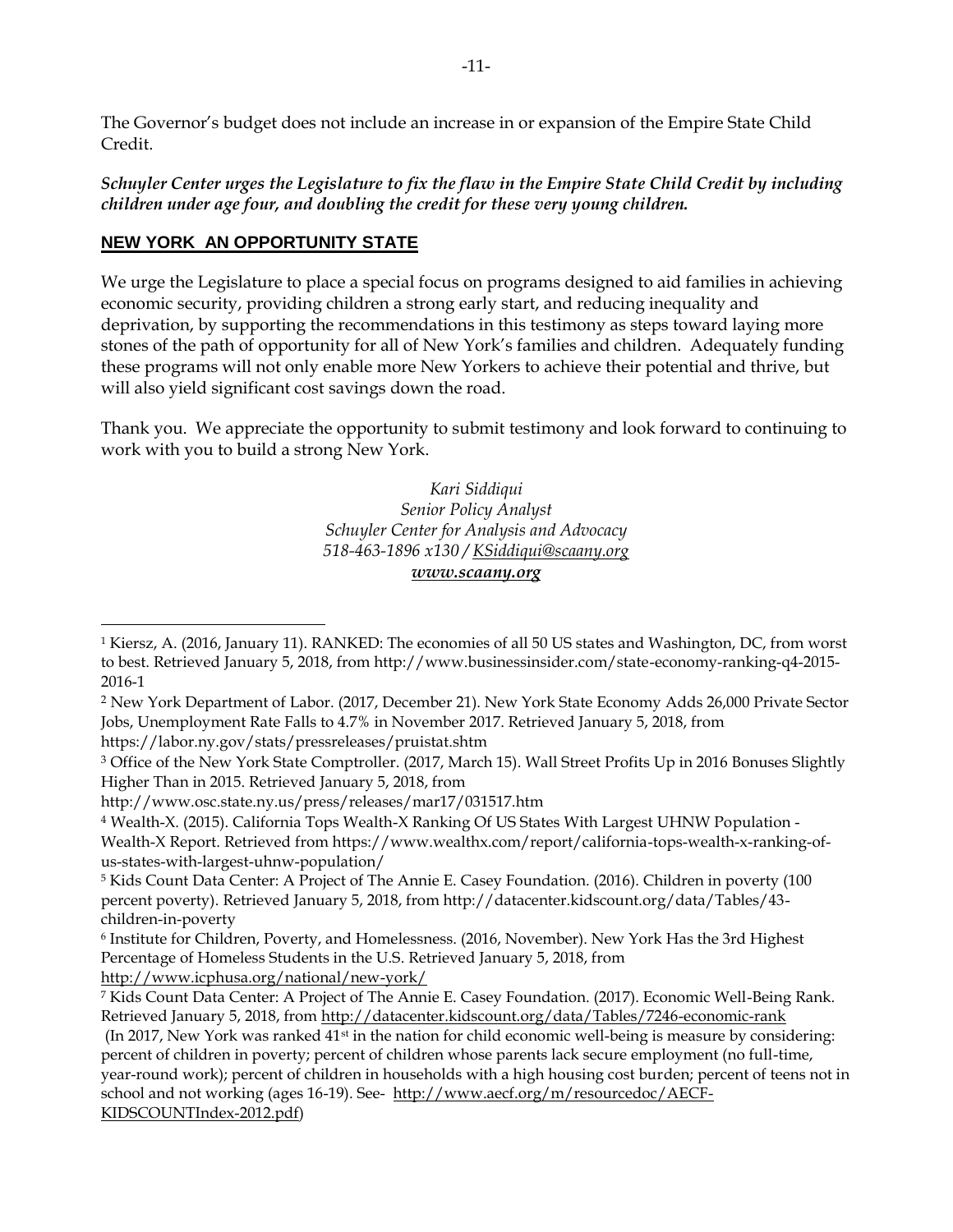<sup>8</sup> The Schuyler Center for Analysis and Advocacy. (2016). Federal Analysis Shows that New York State is Failing to Keep Children Safe or to Find Permanent Homes for Children in Foster Care within a Reasonable Time. The Schuyler Center for Analysis and Advocacy. Retrieved from [http://www.scaany.org/wp](http://www.scaany.org/wp-content/uploads/2016/08/NYS-Child-Welfare-Data-Child-Family-Services-Review.pdf)[content/uploads/2016/08/NYS-Child-Welfare-Data-Child-Family-Services-Review.pdf](http://www.scaany.org/wp-content/uploads/2016/08/NYS-Child-Welfare-Data-Child-Family-Services-Review.pdf)

<sup>9</sup> Corso, C. (2010). Dollars and Lives: The Economics of Healthy Children. *Prevent Child Abuse America*. [http://www.preventchildabuse.org/images/docs/corso\\_wht\\_ppr.pdf](http://www.preventchildabuse.org/images/docs/corso_wht_ppr.pdf)

More resources are available:

<u>.</u>

<https://www.childwelfare.gov/topics/preventing/developing/economic/cost-benefit/>

<sup>10</sup> See "New Directions in Child Abuse and Neglect Research," Report of the Institute of Medicine (2013), available at: [http://iom.nationalacademies.org/reports/2013/new-directions-in-child-abuse-and-neglect](http://iom.nationalacademies.org/reports/2013/new-directions-in-child-abuse-and-neglect-research.aspx)[research.aspx](http://iom.nationalacademies.org/reports/2013/new-directions-in-child-abuse-and-neglect-research.aspx)

<sup>11</sup> *Administration for Children and Families*. (2016, Oct. 27). Number of children in foster care increases for the third consecutive year. Retrieved:

<sup>12</sup> Wiltz, Teresa. (2016, Nov. 2). Opioid epidemic puts more children in grandparents' care. *Pittsburg Post-Gazette*. Retrieved:

<sup>13</sup> From "Keeping Foster Youth off the Streets: Improving Housing Outcomes for Youth that Age Out of Care in New York City." January 2014. Federation of Protestant Welfare Agencies.

<sup>14</sup> Zumper National Rent Report: August 2015. Available:

<https://www.zumper.com/blog/2015/08/zumper-national-rent-report-august-2015/>

<sup>15</sup> US Census Bureau, 2010-2014 American Community Survey 5-year Estimates. "Selected Housing Characteristics" Available:

<http://factfinder.census.gov/faces/tableservices/jsf/pages/productview.xhtml?src=CF>

<sup>16</sup> This is true of all young adults. See National Center for Education Statistics: <http://nces.ed.gov/fastfacts/display.asp?id=77>

<sup>17</sup> *New York State Kinship Navigator*. NYS KinCare Summit 2014 Recommendations.

[www.nysnavigator.org/pg/professionals/documents/2014KincareSummitOctober232014Final.pdf](http://www.nysnavigator.org/pg/documents/2014KincareSummitOCtober232014Final.pdf)

<sup>18</sup> *New York State Office of Children and Family Services*. (2016). Admissions to Foster Care By Initials Placement Setting 2012-2015.

<sup>19</sup> *Administration for Children and Families*. (2016, Oct. 27). Number of children in foster care increases for the third consecutive year. Retrieved:

<sup>20</sup> Wiltz, Teresa. (2016, Nov. 2). Opioid epidemic puts more children in grandparents' care. *Pittsburg Post-Gazette*. Retrieved:

<sup>21</sup> *Migration Policy Institute*. Profile of the Unauthorized Population: New York. Retrieved:

[www.migrationpolicy.org/data/unauthorized-immigrant-population/state/NY](http://www.migrationpolicy.org/data/unauthorized-immigrant-population/state/NY)

<sup>22</sup> Covarrubias, N. and A. Hartman. (2015, May). Information Packet: Deportation and Child Welfare in Mixed Status Families with Unauthorized Parents and Citizen Children. *National Center for Child Welfare Excellence at the Silberman School of Social Work*. Retrieved: [http://nccwe.org/downloads/info](http://nccwe.org/downloads/info-packs/HartmanCovarrubias.pdf)[packs/HartmanCovarrubias.pdf](http://nccwe.org/downloads/info-packs/HartmanCovarrubias.pdf)

<sup>23</sup> Helen F. Ladd, "Education and poverty: Confronting the Evidence," *Journal of Policy Analysis and Management,* Vol. 31, No. 2, 1-25 (2012).

<sup>24</sup>*Child Care Aware of America*. (2017). Parents and the High Cost of Child Care.

[https://usa.childcareaware.org/wp-](https://usa.childcareaware.org/wp-content/uploads/2017/12/2017_CCA_High_Cost_Appendices_FINAL.pdf)

[content/uploads/2017/12/2017\\_CCA\\_High\\_Cost\\_Appendices\\_FINAL.pdf](https://usa.childcareaware.org/wp-content/uploads/2017/12/2017_CCA_High_Cost_Appendices_FINAL.pdf)

<sup>25</sup>Doerer*,* K*.* (2016, June 21) "How much does it cost to leave the workforce to care for a child? A lot more than you think." *PBS News Hour.* [http://www.pbs.org/newshour/making-sense/how-much-does-it-cost](http://www.pbs.org/newshour/making-sense/how-much-does-it-cost-to-leave-the-workforce-to-care-for-a-child-a-lot-more-than-you-think/)[to-leave-the-workforce-to-care-for-a-child-a-lot-more-than-you-think/](http://www.pbs.org/newshour/making-sense/how-much-does-it-cost-to-leave-the-workforce-to-care-for-a-child-a-lot-more-than-you-think/)

<sup>26</sup> Mattingly, M. J. and C. T. Wimer. (Spring 2017). Child Care Expenses Push Many Families Into Poverty. Carsey Research*,* National Fact Sheet #36. *University of New Hampshire, Carsey School of Public Policy*. <http://scholars.unh.edu/cgi/viewcontent.cgi?article=1303&context=carsey>

<sup>27</sup>Malick, Rasheed, Hann, Katie (2017, August). Mapping America's Child Care Deserts. *Center for American Progress*. [https://www.americanprogress.org/issues/early-](https://www.americanprogress.org/issues/early-childhood/reports/2017/08/30/437988/mapping-americas-child-care-deserts/)

[childhood/reports/2017/08/30/437988/mapping-americas-child-care-deserts/](https://www.americanprogress.org/issues/early-childhood/reports/2017/08/30/437988/mapping-americas-child-care-deserts/)